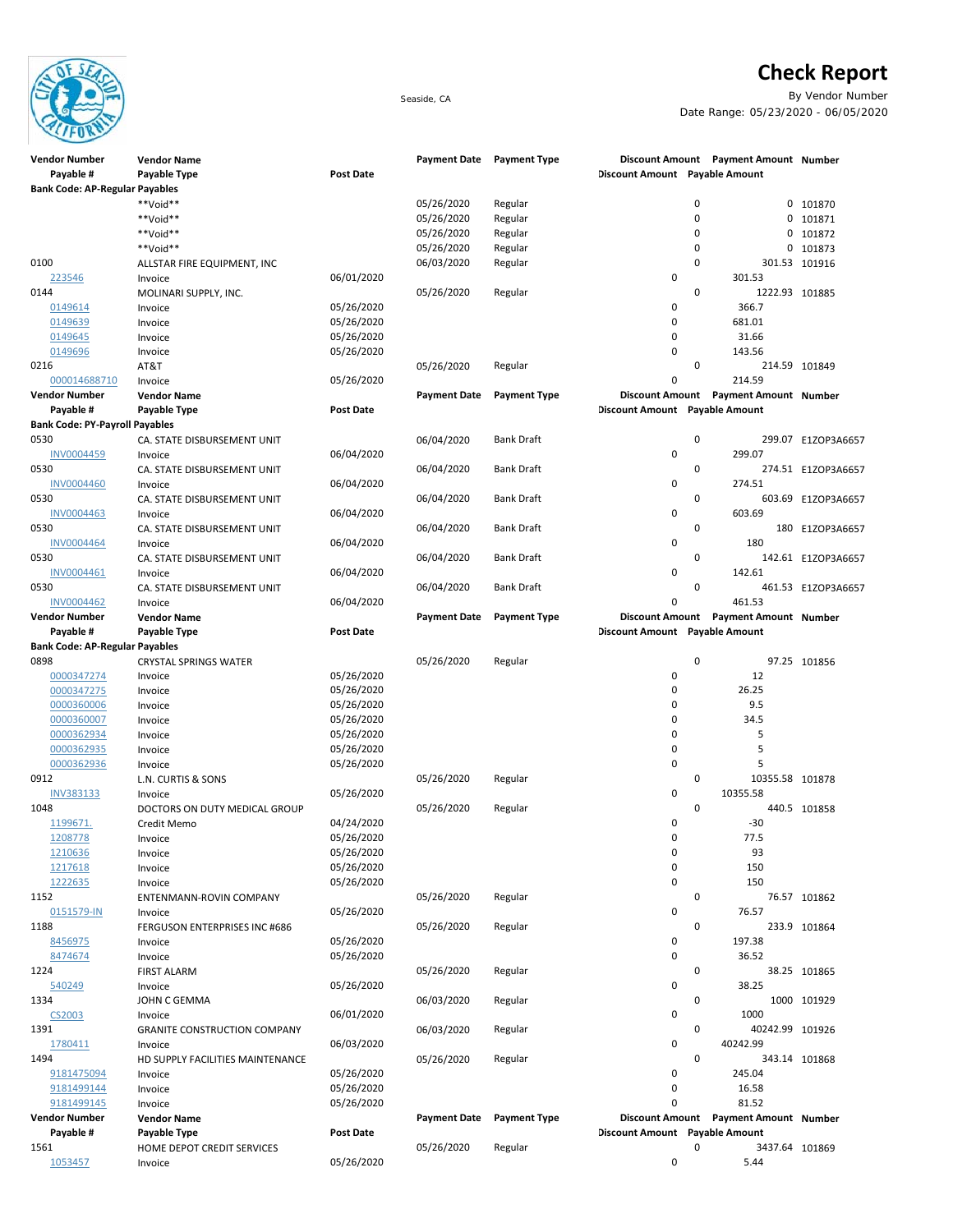| 1271275                  | Invoice                          | 05/26/2020               |            |                           | 0                              | 38.96                                 |               |
|--------------------------|----------------------------------|--------------------------|------------|---------------------------|--------------------------------|---------------------------------------|---------------|
| 1361781                  | Invoice                          | 05/26/2020               |            |                           | 0                              | 161.49                                |               |
| 1522007                  |                                  | 05/26/2020               |            |                           | 0                              | 34.92                                 |               |
|                          | Invoice                          |                          |            |                           |                                |                                       |               |
| 1530198                  | Invoice                          | 05/26/2020               |            |                           | 0                              | 173.58                                |               |
| 1530199                  | Invoice                          | 05/26/2020               |            |                           | 0                              | 54.58                                 |               |
| 1534773                  | Invoice                          | 05/26/2020               |            |                           | 0                              | 17.34                                 |               |
| 1541928                  | Invoice                          | 05/26/2020               |            |                           | 0                              | 49.28                                 |               |
| 1542907                  | Invoice                          | 05/26/2020               |            |                           | 0                              | 173.07                                |               |
| 1971270                  | Invoice                          | 05/26/2020               |            |                           | 0                              | 15.61                                 |               |
| 2032958                  | Invoice                          | 05/26/2020               |            |                           | 0                              | 284.48                                |               |
| 2052248                  | Invoice                          | 05/26/2020               |            |                           | 0                              | 43.34                                 |               |
| 2053385                  | Invoice                          | 05/26/2020               |            |                           | 0                              | 7.07                                  |               |
|                          |                                  |                          |            |                           | 0                              | 10.64                                 |               |
| 2053386                  | Invoice                          | 05/26/2020               |            |                           |                                |                                       |               |
| 2062850                  | Invoice                          | 05/26/2020               |            |                           | 0                              | 25.56                                 |               |
| 2062903                  | Invoice                          | 05/26/2020               |            |                           | 0                              | 17.83                                 |               |
| 2271181                  | Invoice                          | 05/26/2020               |            |                           | 0                              | 134.22                                |               |
| 2361755                  | Invoice                          | 05/26/2020               |            |                           | 0                              | 28.53                                 |               |
| 2361756                  | Invoice                          | 05/26/2020               |            |                           | 0                              | 46.5                                  |               |
| 2371343                  | Invoice                          | 05/26/2020               |            |                           | 0                              | 10.65                                 |               |
| 2371424                  | Invoice                          | 05/26/2020               |            |                           | 0                              | 18.55                                 |               |
| 2380718                  | Invoice                          | 05/26/2020               |            |                           | 0                              | 59.49                                 |               |
| 2612196                  |                                  | 05/26/2020               |            |                           | 0                              | 21.81                                 |               |
|                          | Invoice                          |                          |            |                           |                                |                                       |               |
| 271389                   | Invoice                          | 05/26/2020               |            |                           | 0                              | 18.31                                 |               |
| 271411                   | Invoice                          | 05/26/2020               |            |                           | 0                              | 134.77                                |               |
| 282256                   | Invoice                          | 05/26/2020               |            |                           | 0                              | 10.89                                 |               |
| 2971233                  | Invoice                          | 05/26/2020               |            |                           | 0                              | 41.13                                 |               |
| 3191277                  | Credit Memo                      | 05/26/2020               |            |                           | 0                              | $-102.35$                             |               |
| 3361608                  | Invoice                          | 05/26/2020               |            |                           | 0                              | 36.76                                 |               |
| 3361609                  | Invoice                          | 05/26/2020               |            |                           | 0                              | 23.69                                 |               |
| 5054159                  | Invoice                          | 05/26/2020               |            |                           | 0                              | 9.98                                  |               |
| 5054160                  | Invoice                          | 05/26/2020               |            |                           | 0                              | 33.81                                 |               |
| 5270815                  |                                  | 05/26/2020               |            |                           | 0                              | 91.38                                 |               |
|                          | Invoice                          |                          |            |                           |                                |                                       |               |
| 5402337                  | Invoice                          | 05/26/2020               |            |                           | 0                              | 57.77                                 |               |
| 5621486                  | Invoice                          | 05/26/2020               |            |                           | 0                              | 37.92                                 |               |
| 5970992                  | Invoice                          | 05/26/2020               |            |                           | 0                              | 14.79                                 |               |
| 6033098                  | Invoice                          | 05/26/2020               |            |                           | 0                              | 21.78                                 |               |
| 6051610                  | Invoice                          | 05/26/2020               |            |                           | 0                              | 14.21                                 |               |
| 6054034                  | Invoice                          | 05/26/2020               |            |                           | 0                              | 47.36                                 |               |
| 612258                   | Invoice                          | 05/26/2020               |            |                           | 0                              | 8.73                                  |               |
| 612259                   | Invoice                          | 05/26/2020               |            |                           | 0                              | 9.26                                  |               |
| 612260                   |                                  | 05/26/2020               |            |                           | 0                              | 10.32                                 |               |
|                          | Invoice                          |                          |            |                           |                                |                                       |               |
| 6270683                  | Invoice                          | 05/26/2020               |            |                           | 0                              | 10.9                                  |               |
| 6351738                  | Invoice                          | 05/26/2020               |            |                           | 0                              | 52.65                                 |               |
| 6351739                  | Invoice                          | 05/26/2020               |            |                           | 0                              | 20.39                                 |               |
| 6351742                  | Invoice                          | 05/26/2020               |            |                           | 0                              | 33.7                                  |               |
| 6612023                  | Invoice                          | 05/26/2020               |            |                           | 0                              | 5.11                                  |               |
| 7051372                  | Invoice                          | 05/26/2020               |            |                           | 0                              | 49.06                                 |               |
| <u>7534201</u>           | Invoice                          | 05/26/2020               |            |                           | 0                              | 9.11                                  |               |
| 8044115                  | Invoice                          | 05/26/2020               |            |                           | 0                              | 53.51                                 |               |
| 8052782                  | Invoice                          | 05/26/2020               |            |                           | 0                              | 31.29                                 |               |
| 8062050                  |                                  | 05/26/2020               |            |                           | 0                              | 13.69                                 |               |
|                          | Invoice                          |                          |            |                           |                                |                                       |               |
| 8401999                  | Invoice                          | 05/26/2020               |            |                           | 0                              | 115.56                                |               |
| 8513920                  | Invoice                          | 05/26/2020               |            |                           | 0                              | 195.56                                |               |
| 8543150                  | Invoice                          | 05/26/2020               |            |                           | 0                              | 41.34                                 |               |
| 9050987                  | Invoice                          | 05/26/2020               |            |                           | 0                              | 25.87                                 |               |
| 9050988                  | Invoice                          | 05/26/2020               |            |                           | 0                              | 33.82                                 |               |
| 9270388                  | Invoice                          | 05/26/2020               |            |                           | 0                              | 3.15                                  |               |
| 9281329                  | Invoice                          | 05/26/2020               |            |                           | 0                              | 8.12                                  |               |
| Vendor Number            | <b>Vendor Name</b>               |                          |            | Payment Date Payment Type |                                | Discount Amount Payment Amount Number |               |
| Payable #                |                                  |                          |            |                           |                                |                                       |               |
| 9534973                  |                                  |                          |            |                           |                                |                                       |               |
|                          | Payable Type                     | <b>Post Date</b>         |            |                           | Discount Amount Payable Amount |                                       |               |
|                          | Invoice                          | 05/26/2020               |            |                           | 0                              | 75.93                                 |               |
| 9620070                  | Invoice                          | 05/26/2020               |            |                           | 0                              | 31.46                                 |               |
| 9970748                  | Invoice                          | 05/26/2020               |            |                           | 0                              | 572.47                                |               |
| 9974843                  | Invoice                          | 05/26/2020               |            |                           | 0                              | 101.5                                 |               |
| 1798                     | KELLY-MOORE PAINT COMPANY        |                          | 05/26/2020 | Regular                   | 0                              |                                       | 264.48 101877 |
| 802-00000734052 Invoice  |                                  | 05/26/2020               |            |                           | 0                              | 208.39                                |               |
| 802-00000734053 Invoice  |                                  | 05/26/2020               |            |                           | 0                              | 56.09                                 |               |
|                          |                                  |                          | 06/03/2020 |                           | 0                              |                                       |               |
| 1971                     | LIEBERT CASSIDY WHITMORE         |                          |            | Regular                   |                                |                                       | 986 101931    |
| 1498341                  | Invoice                          | 06/03/2020               |            |                           | 0                              | 203                                   |               |
| 1498342                  | Invoice                          | 06/03/2020               |            |                           | 0                              | 608                                   |               |
| <b>INV0004443</b>        | Invoice                          | 06/03/2020               |            |                           | 0                              | 75                                    |               |
| <b>INV0004444</b>        | Invoice                          | 06/03/2020               |            |                           | 0                              | 100                                   |               |
|                          | MARTIN'S IRRIGATION SUPPLY, INC. |                          | 05/26/2020 | Regular                   |                                | 0                                     | 165.62 101881 |
| 2102<br>565835<br>565838 | Invoice<br>Invoice               | 05/26/2020<br>05/26/2020 |            |                           | 0<br>0                         | 50.67<br>114.95                       |               |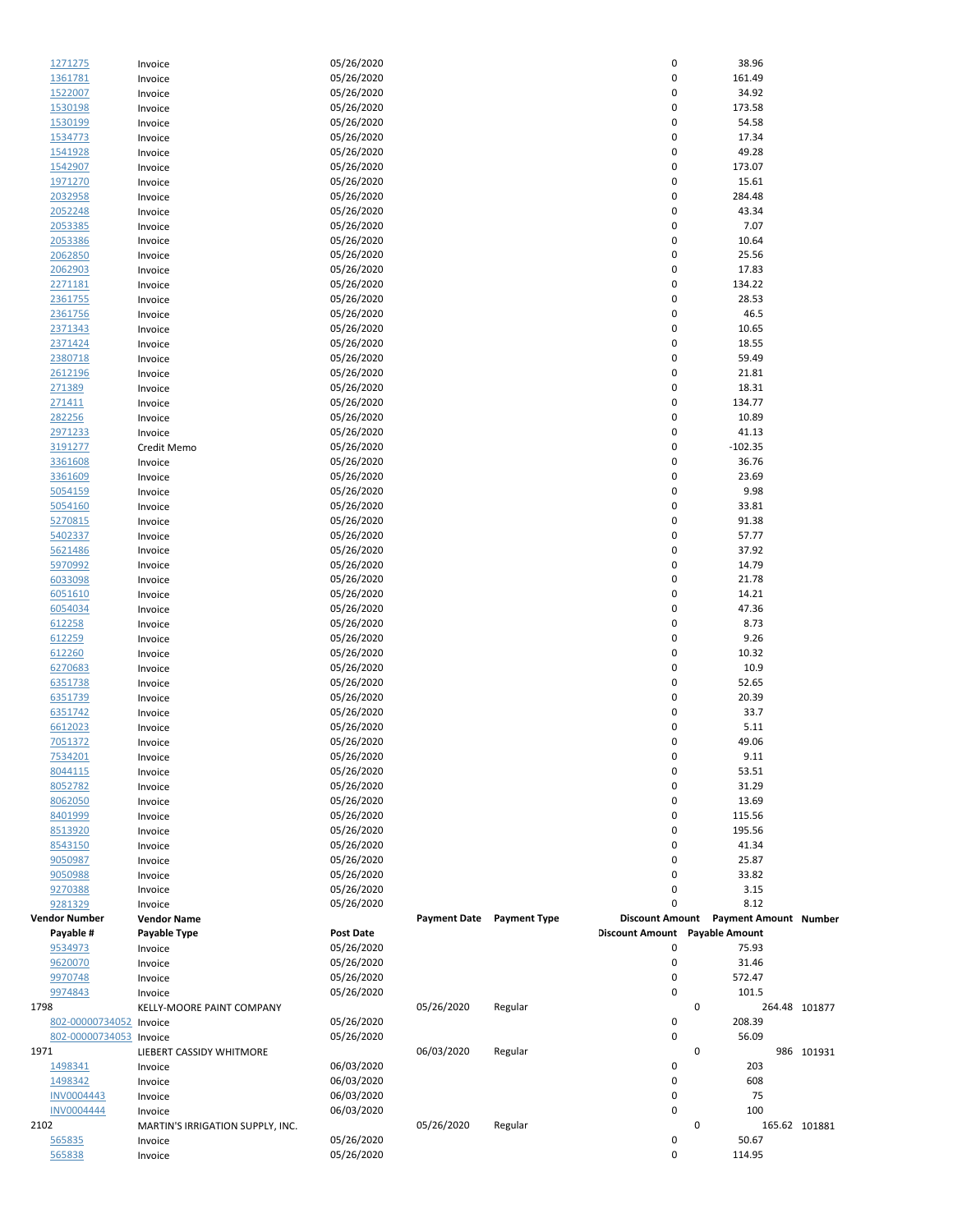| 2184                                  | MISSION LINEN SERVICE                          |                  | 06/03/2020                | Regular             |                                | 0 | 246.63 101932                         |                      |
|---------------------------------------|------------------------------------------------|------------------|---------------------------|---------------------|--------------------------------|---|---------------------------------------|----------------------|
| 512410773                             | Invoice                                        | 06/03/2020       |                           |                     | 0                              |   | 82.21                                 |                      |
| 512468919                             | Invoice                                        | 06/03/2020       |                           |                     | 0                              |   | 82.21                                 |                      |
| 512509620                             | Invoice                                        | 06/03/2020       |                           |                     | 0                              |   | 82.21                                 |                      |
| 2186                                  | <b>MISSION UNIFORM SERVICE</b>                 |                  | 05/26/2020                | Regular             |                                | 0 | 1215.55 101884                        |                      |
| 512375395                             | Invoice                                        | 05/26/2020       |                           |                     | 0                              |   | 429.13                                |                      |
| 512375396                             | Invoice                                        | 05/26/2020       |                           |                     | 0                              |   | 106.74                                |                      |
| 512420764                             | Invoice                                        | 05/26/2020       |                           |                     | 0                              |   | 429.13                                |                      |
| 512420765                             | Invoice                                        | 05/26/2020       |                           |                     | 0                              |   | 106.74                                |                      |
| 512438514                             | Invoice                                        | 05/26/2020       |                           |                     | 0                              |   | 143.81                                |                      |
| 2186                                  | <b>MISSION UNIFORM SERVICE</b>                 |                  | 06/03/2020                | Regular             |                                | 0 | 214.79 101933                         |                      |
| 512383916                             | Invoice                                        | 06/03/2020       |                           |                     | 0                              |   | 35.49                                 |                      |
| 512473671                             | Invoice                                        | 06/03/2020       |                           |                     | 0                              |   | 35.49                                 |                      |
| 512482629                             |                                                | 06/03/2020       |                           |                     | 0                              |   | 143.81                                |                      |
| 2234                                  | Invoice<br>MONTEREY BAY AIR RESOURCES DISTRICT |                  |                           |                     |                                | 0 |                                       |                      |
|                                       |                                                |                  | 06/03/2020                | Regular             |                                |   |                                       | 2662 101934          |
| 170-042420                            | Invoice                                        | 06/03/2020       |                           |                     | 0                              |   | 2662                                  |                      |
| 2236                                  | MBS BUSINESS SYSTEMS                           |                  | 05/26/2020                | Regular             |                                | 0 | 278.74 101882                         |                      |
| 385037                                | Invoice                                        | 05/26/2020       |                           |                     | 0                              |   | 278.74                                |                      |
| 2238                                  | MONTEREY BAY PEST CONTROL                      |                  | 05/26/2020                | Regular             |                                | 0 |                                       | 150 101887           |
| 0177219                               | Invoice                                        | 05/26/2020       |                           |                     | 0                              |   | 90                                    |                      |
| 0177221                               | Invoice                                        | 05/26/2020       |                           |                     | 0                              |   | 60                                    |                      |
| 2273                                  | MONTEREY COUNTY HEALTH DEPT                    |                  | 05/26/2020                | Regular             |                                | 0 |                                       | 2775 101888          |
| <b>SEA-PD 20-03</b>                   | Invoice                                        | 05/26/2020       |                           |                     | 0                              |   | 925                                   |                      |
| <b>SEA-PD 20-04</b>                   | Invoice                                        | 05/26/2020       |                           |                     | 0                              |   | 1850                                  |                      |
| 2279                                  | COUNTY OF MONTEREY IT DEPT.                    |                  | 05/26/2020                | Regular             |                                | 0 | 1245.5 101855                         |                      |
| 822 2/2020                            | Invoice                                        | 05/26/2020       |                           |                     | 0                              |   | 1245.5                                |                      |
| 2279                                  | COUNTY OF MONTEREY IT DEPT.                    |                  | 06/03/2020                | Regular             |                                | 0 | 448.38 101924                         |                      |
| 847 2/2020                            | Invoice                                        | 06/01/2020       |                           |                     | 0                              |   | 448.38                                |                      |
| 2294                                  | MONTEREY CO. SHERIFF-CORONER                   |                  | 06/03/2020                | Regular             |                                | 0 | 26757.18 101936                       |                      |
| 1763                                  | Invoice                                        | 06/03/2020       |                           |                     | 0                              |   | 26757.18                              |                      |
| 2342                                  | MONTEREY REGIONAL WASTE                        |                  | 05/26/2020                | Regular             |                                | 0 | 855.76 101891                         |                      |
| <b>SCALES APR20</b>                   | Invoice                                        | 05/26/2020       |                           |                     | 0                              |   | 855.76                                |                      |
| <b>Vendor Number</b>                  | <b>Vendor Name</b>                             |                  | <b>Payment Date</b>       | <b>Payment Type</b> | <b>Discount Amount</b>         |   | <b>Payment Amount Number</b>          |                      |
| Payable #                             | Payable Type                                   | <b>Post Date</b> |                           |                     | Discount Amount Payable Amount |   |                                       |                      |
| 2351                                  |                                                |                  | 05/26/2020                | Regular             |                                | 0 | 192.98 101892                         |                      |
|                                       | MONTEREY TIRE SERVICE                          |                  |                           |                     | 0                              |   |                                       |                      |
| 1-94286                               | Invoice                                        | 05/26/2020       |                           |                     | 0                              |   | 47.68                                 |                      |
| 1-94538<br>2426                       | Invoice                                        | 05/26/2020       |                           |                     |                                | 0 | 145.3                                 |                      |
|                                       | McDONALD REFRIGERATION INC                     |                  |                           | Regular             |                                |   |                                       | 194 101883           |
|                                       |                                                |                  | 05/26/2020                |                     |                                |   |                                       |                      |
| 63833                                 | Invoice                                        | 05/26/2020       |                           |                     | 0                              |   | 194                                   |                      |
| 2652                                  | PACIFIC GAS & ELECTRIC                         |                  | 06/03/2020                | Regular             |                                | 0 | 4245.87 101939                        |                      |
| <b>INV0004442</b>                     | Invoice                                        | 06/01/2020       |                           |                     | 0                              |   | 4245.87                               |                      |
| 2666                                  | PACIFIC TRUCK PARTS, INC.                      |                  | 05/26/2020                | Regular             |                                | 0 | 1180.98 101896                        |                      |
| 1821321                               | Invoice                                        | 05/26/2020       |                           |                     | 0                              |   | 535.49                                |                      |
| 1821384                               | Invoice                                        | 05/26/2020       |                           |                     | 0                              |   | 645.49                                |                      |
| 2746                                  | PENINSULA POOL SERVICE                         |                  | 05/26/2020                | Regular             |                                | 0 |                                       | 43.96 101897         |
| 202960401                             | Credit Memo                                    | 04/17/2020       |                           |                     | 0                              |   | -48                                   |                      |
| 202960501                             | Invoice                                        | 05/26/2020       |                           |                     | 0                              |   | 91.96                                 |                      |
| 2752                                  |                                                |                  | 06/03/2020                |                     |                                | 0 |                                       | 40.44 101941         |
|                                       | PENINSULA WELDING & MEDICAL SUPPLY, INC.       |                  |                           | Regular             | 0                              |   | 40.44                                 |                      |
| 199592                                | Invoice                                        | 06/03/2020       |                           |                     |                                | 0 |                                       |                      |
| 2849                                  | PREMIUM AUTO PARTS, INC.                       |                  | 05/26/2020                | Regular             |                                |   |                                       | 47.23 101900         |
| 7474-183984                           | Invoice                                        | 05/26/2020       |                           |                     | 0                              |   | 3.63                                  |                      |
| 7474-184133                           | Invoice                                        | 05/26/2020       |                           |                     | 0                              |   | 7.25                                  |                      |
| 7474-184182                           | Invoice                                        | 05/26/2020       |                           |                     | 0                              |   | 18.08                                 |                      |
| 7474-184205                           | Invoice                                        | 05/26/2020       |                           |                     | 0                              |   | 14.18                                 |                      |
| 7474-184215                           | Invoice                                        | 05/26/2020       |                           |                     | 0                              |   | 4.09                                  |                      |
| <b>Vendor Number</b>                  | <b>Vendor Name</b>                             |                  | Payment Date Payment Type |                     |                                |   | Discount Amount Payment Amount Number |                      |
| Payable #                             | Payable Type                                   | Post Date        |                           |                     | Discount Amount Payable Amount |   |                                       |                      |
| <b>Bank Code: PY-Payroll Payables</b> |                                                |                  |                           |                     |                                |   |                                       |                      |
| 2877                                  | PUBLIC EMPLOYEES' RETIREMENT SYSTEM            |                  | 05/28/2020                | <b>Bank Draft</b>   |                                | 0 |                                       | -9.98 1001572729     |
| CM0000422                             | Credit Memo                                    | 05/28/2020       |                           |                     | 0                              |   | $-9.98$                               |                      |
| 2877                                  | PUBLIC EMPLOYEES' RETIREMENT SYSTEM            |                  | 05/28/2020                | <b>Bank Draft</b>   |                                | 0 |                                       | 127300.89 1001572729 |
| <b>INV0004385</b>                     | Invoice                                        | 05/07/2020       |                           |                     | 0                              |   | 127300.89                             |                      |
| 2877                                  | PUBLIC EMPLOYEES' RETIREMENT SYSTEM            |                  | 05/28/2020                | Bank Draft          |                                | 0 |                                       | -118.02 1001572729   |
| CM0000423                             | Credit Memo                                    | 05/28/2020       |                           |                     | 0                              |   | $-118.02$                             |                      |
| 2877                                  | PUBLIC EMPLOYEES' RETIREMENT SYSTEM            |                  | 05/28/2020                | Bank Draft          |                                | 0 |                                       | 2.94 1001572729      |
| DM0000486                             | Debit Memo                                     | 05/28/2020       |                           |                     | 0                              |   | 2.94                                  |                      |
| 2877                                  | PUBLIC EMPLOYEES' RETIREMENT SYSTEM            |                  | 05/28/2020                | Bank Draft          |                                | 0 |                                       | 0.18 1001572729      |
| DM0000487                             | Debit Memo                                     | 05/28/2020       |                           |                     | 0                              |   | 0.18                                  |                      |
| <b>Vendor Number</b>                  | <b>Vendor Name</b>                             |                  | <b>Payment Date</b>       | <b>Payment Type</b> |                                |   | Discount Amount Payment Amount Number |                      |
| Payable #                             | Payable Type                                   | Post Date        |                           |                     | Discount Amount Payable Amount |   |                                       |                      |
|                                       |                                                |                  |                           |                     |                                |   |                                       |                      |
| <b>Bank Code: AP-Regular Payables</b> |                                                |                  |                           |                     |                                | 0 |                                       |                      |
| 3040                                  | SAFETY-KLEEN SYSTEMS, INC.                     |                  | 05/26/2020                | Regular             |                                |   | 703.09 101904                         |                      |
| 82952984                              | Invoice                                        | 05/26/2020       |                           |                     | 0                              |   | 703.09                                |                      |
| 3211<br>5380-2                        | SHERWIN-WILLIAMS CO.<br>Invoice                | 06/03/2020       | 06/03/2020                | Regular             | 0                              | 0 | 461.98 101944<br>61.25                |                      |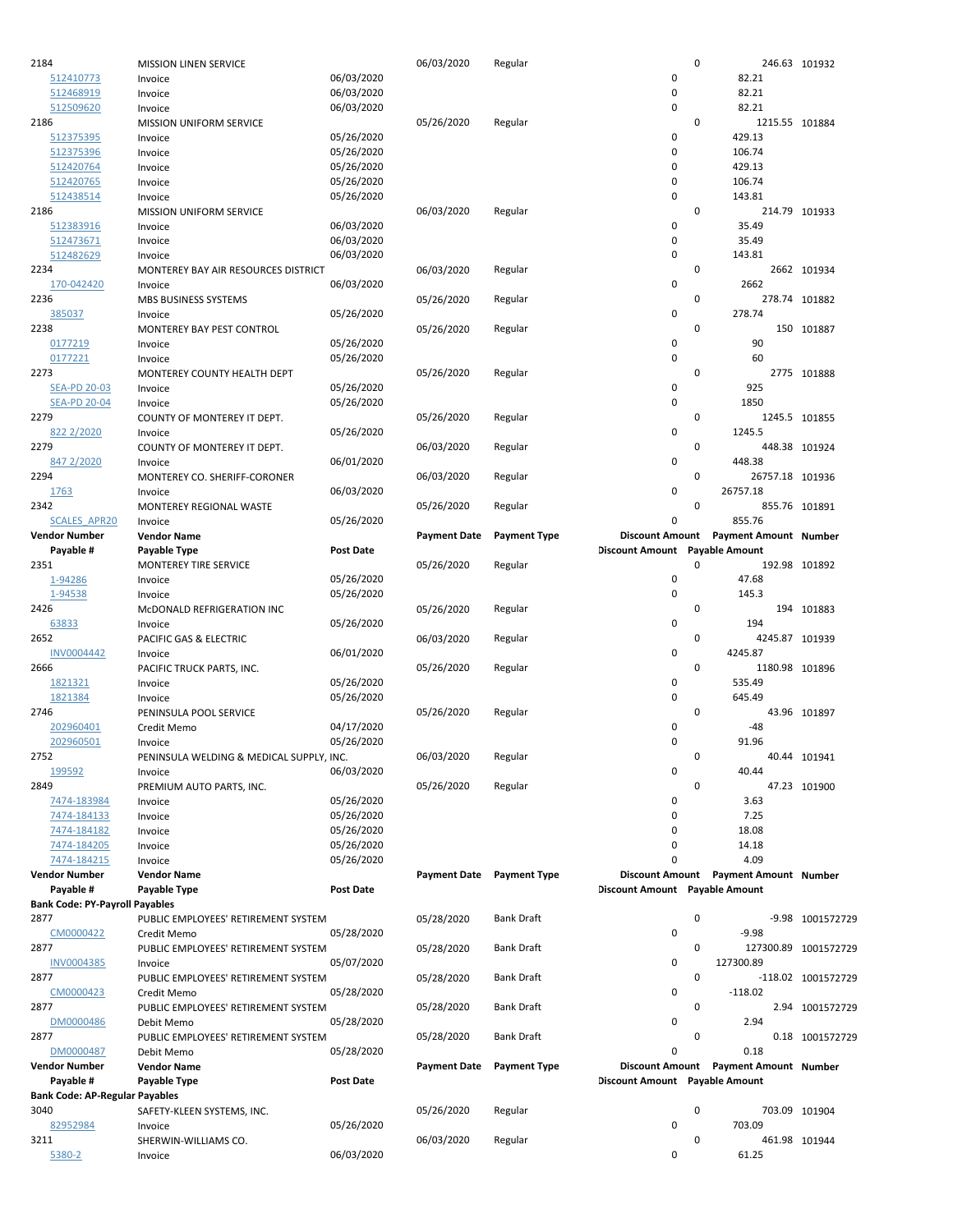|                                      | Payable #<br><b>Bank Code: PY-Payroll Payables</b><br>INV0004471<br>DM0000484<br><b>INV0004469</b><br><b>INV0004475</b><br>CM0000414<br>Vendor Number<br>Payable #<br><b>Bank Code: AP-Regular Payables</b> | Payable Type<br>ICMA RETIREMENT TRUST-457<br>Invoice<br>ICMA RETIREMENT TRUST-457<br>Debit Memo<br>ICMA RETIREMENT TRUST-457<br>Invoice<br>STATE OF CALIFORNIA<br>Invoice<br>STATE OF CALIFORNIA<br>Credit Memo<br><b>Vendor Name</b><br>Payable Type | <b>Post Date</b><br>06/04/2020<br>06/04/2020<br>06/04/2020<br>06/04/2020<br>03/26/2020<br><b>Post Date</b> | 06/04/2020<br>06/04/2020<br>06/04/2020<br>06/05/2020<br>06/05/2020<br><b>Payment Date</b> | <b>Bank Draft</b><br><b>Bank Draft</b><br><b>Bank Draft</b><br><b>Bank Draft</b><br><b>Bank Draft</b><br><b>Payment Type</b> | Discount Amount Payable Amount<br>0<br>0<br>0<br>0<br>0<br>0<br>0<br>0<br>0<br>0<br>Discount Amount Payable Amount | 36244.89<br>71.38<br>757.95<br>23415.95<br>$-144.32$<br>Discount Amount Payment Amount Number | 36244.89 fe94fe9a4e<br>71.38 fe94fe9a4e<br>757.95 fe94fe9a4e<br>23415.95 1-018-984-992<br>-144.32 1-018-984-992 |
|--------------------------------------|-------------------------------------------------------------------------------------------------------------------------------------------------------------------------------------------------------------|-------------------------------------------------------------------------------------------------------------------------------------------------------------------------------------------------------------------------------------------------------|------------------------------------------------------------------------------------------------------------|-------------------------------------------------------------------------------------------|------------------------------------------------------------------------------------------------------------------------------|--------------------------------------------------------------------------------------------------------------------|-----------------------------------------------------------------------------------------------|-----------------------------------------------------------------------------------------------------------------|
| 4920<br>4920<br>4920<br>5144<br>5144 |                                                                                                                                                                                                             |                                                                                                                                                                                                                                                       |                                                                                                            |                                                                                           |                                                                                                                              |                                                                                                                    |                                                                                               |                                                                                                                 |
|                                      |                                                                                                                                                                                                             |                                                                                                                                                                                                                                                       |                                                                                                            |                                                                                           |                                                                                                                              |                                                                                                                    |                                                                                               |                                                                                                                 |
|                                      |                                                                                                                                                                                                             |                                                                                                                                                                                                                                                       |                                                                                                            |                                                                                           |                                                                                                                              |                                                                                                                    |                                                                                               |                                                                                                                 |
|                                      |                                                                                                                                                                                                             |                                                                                                                                                                                                                                                       |                                                                                                            |                                                                                           |                                                                                                                              |                                                                                                                    |                                                                                               |                                                                                                                 |
|                                      |                                                                                                                                                                                                             |                                                                                                                                                                                                                                                       |                                                                                                            |                                                                                           |                                                                                                                              |                                                                                                                    |                                                                                               |                                                                                                                 |
|                                      |                                                                                                                                                                                                             |                                                                                                                                                                                                                                                       |                                                                                                            |                                                                                           |                                                                                                                              |                                                                                                                    |                                                                                               |                                                                                                                 |
|                                      |                                                                                                                                                                                                             |                                                                                                                                                                                                                                                       |                                                                                                            |                                                                                           |                                                                                                                              |                                                                                                                    |                                                                                               |                                                                                                                 |
|                                      |                                                                                                                                                                                                             |                                                                                                                                                                                                                                                       |                                                                                                            |                                                                                           |                                                                                                                              |                                                                                                                    |                                                                                               |                                                                                                                 |
|                                      |                                                                                                                                                                                                             |                                                                                                                                                                                                                                                       |                                                                                                            |                                                                                           |                                                                                                                              |                                                                                                                    |                                                                                               |                                                                                                                 |
|                                      |                                                                                                                                                                                                             |                                                                                                                                                                                                                                                       |                                                                                                            |                                                                                           |                                                                                                                              |                                                                                                                    |                                                                                               |                                                                                                                 |
|                                      |                                                                                                                                                                                                             |                                                                                                                                                                                                                                                       |                                                                                                            |                                                                                           |                                                                                                                              |                                                                                                                    |                                                                                               |                                                                                                                 |
|                                      |                                                                                                                                                                                                             |                                                                                                                                                                                                                                                       |                                                                                                            |                                                                                           |                                                                                                                              |                                                                                                                    |                                                                                               |                                                                                                                 |
|                                      |                                                                                                                                                                                                             |                                                                                                                                                                                                                                                       |                                                                                                            |                                                                                           |                                                                                                                              |                                                                                                                    |                                                                                               |                                                                                                                 |
|                                      |                                                                                                                                                                                                             |                                                                                                                                                                                                                                                       |                                                                                                            |                                                                                           |                                                                                                                              |                                                                                                                    |                                                                                               |                                                                                                                 |
|                                      | Vendor Number                                                                                                                                                                                               | <b>Vendor Name</b>                                                                                                                                                                                                                                    |                                                                                                            | Payment Date Payment Type                                                                 |                                                                                                                              |                                                                                                                    | Discount Amount Payment Amount Number                                                         |                                                                                                                 |
|                                      | S4944012.001                                                                                                                                                                                                | Invoice                                                                                                                                                                                                                                               | 05/26/2020                                                                                                 |                                                                                           |                                                                                                                              | 0                                                                                                                  | 131.16                                                                                        |                                                                                                                 |
|                                      | S4943715.001                                                                                                                                                                                                | Invoice                                                                                                                                                                                                                                               | 05/26/2020                                                                                                 |                                                                                           |                                                                                                                              | 0                                                                                                                  | 235.85                                                                                        |                                                                                                                 |
|                                      | S4942021.001                                                                                                                                                                                                | Invoice                                                                                                                                                                                                                                               | 05/26/2020                                                                                                 |                                                                                           |                                                                                                                              | 0                                                                                                                  | 75.34                                                                                         |                                                                                                                 |
|                                      | S4942019.001                                                                                                                                                                                                | Invoice                                                                                                                                                                                                                                               | 05/26/2020                                                                                                 |                                                                                           |                                                                                                                              | 0                                                                                                                  | 58.85                                                                                         |                                                                                                                 |
|                                      | S4938176.001                                                                                                                                                                                                | Invoice                                                                                                                                                                                                                                               | 05/26/2020                                                                                                 |                                                                                           |                                                                                                                              | 0                                                                                                                  | 16.58                                                                                         |                                                                                                                 |
| 4892                                 |                                                                                                                                                                                                             | <b>EDGES ELECTRICAL GROUP</b>                                                                                                                                                                                                                         |                                                                                                            | 05/26/2020                                                                                | Regular                                                                                                                      | 0                                                                                                                  |                                                                                               | 517.78 101860                                                                                                   |
|                                      | 722940                                                                                                                                                                                                      | Invoice                                                                                                                                                                                                                                               | 05/26/2020                                                                                                 |                                                                                           |                                                                                                                              | 0                                                                                                                  | 27.3                                                                                          |                                                                                                                 |
|                                      | 722930                                                                                                                                                                                                      | Invoice                                                                                                                                                                                                                                               | 05/26/2020                                                                                                 |                                                                                           |                                                                                                                              | 0                                                                                                                  | 11.12                                                                                         |                                                                                                                 |
|                                      |                                                                                                                                                                                                             | Invoice                                                                                                                                                                                                                                               |                                                                                                            |                                                                                           |                                                                                                                              |                                                                                                                    |                                                                                               |                                                                                                                 |
|                                      | 722823                                                                                                                                                                                                      |                                                                                                                                                                                                                                                       | 05/26/2020                                                                                                 |                                                                                           |                                                                                                                              | 0                                                                                                                  | 52.42                                                                                         |                                                                                                                 |
|                                      | 722565                                                                                                                                                                                                      | Invoice                                                                                                                                                                                                                                               | 05/26/2020                                                                                                 |                                                                                           |                                                                                                                              | 0                                                                                                                  | 16.6                                                                                          |                                                                                                                 |
|                                      | 722291                                                                                                                                                                                                      | Invoice                                                                                                                                                                                                                                               | 05/26/2020                                                                                                 |                                                                                           |                                                                                                                              | 0                                                                                                                  | 137.04                                                                                        |                                                                                                                 |
|                                      | 722237                                                                                                                                                                                                      | Invoice                                                                                                                                                                                                                                               | 05/26/2020                                                                                                 |                                                                                           |                                                                                                                              | 0                                                                                                                  | 143.08                                                                                        |                                                                                                                 |
|                                      | 720450                                                                                                                                                                                                      | Invoice                                                                                                                                                                                                                                               | 05/26/2020                                                                                                 |                                                                                           |                                                                                                                              | 0                                                                                                                  | 112.3                                                                                         |                                                                                                                 |
|                                      | 719833                                                                                                                                                                                                      | Invoice                                                                                                                                                                                                                                               | 05/26/2020                                                                                                 |                                                                                           |                                                                                                                              | 0                                                                                                                  | 3.81                                                                                          |                                                                                                                 |
|                                      | 719754                                                                                                                                                                                                      | Invoice                                                                                                                                                                                                                                               | 05/26/2020                                                                                                 |                                                                                           |                                                                                                                              | 0                                                                                                                  | 9.28                                                                                          |                                                                                                                 |
|                                      | 719574                                                                                                                                                                                                      | Invoice                                                                                                                                                                                                                                               | 05/26/2020                                                                                                 |                                                                                           |                                                                                                                              | 0                                                                                                                  | 291.29                                                                                        |                                                                                                                 |
|                                      | 719264                                                                                                                                                                                                      | Invoice                                                                                                                                                                                                                                               | 05/26/2020                                                                                                 |                                                                                           |                                                                                                                              | 0                                                                                                                  | 135.38                                                                                        |                                                                                                                 |
|                                      | 718293                                                                                                                                                                                                      | Credit Memo                                                                                                                                                                                                                                           | 04/16/2020                                                                                                 |                                                                                           |                                                                                                                              | 0                                                                                                                  | $-112.34$                                                                                     |                                                                                                                 |
|                                      | 717043                                                                                                                                                                                                      | Invoice                                                                                                                                                                                                                                               | 05/26/2020                                                                                                 |                                                                                           |                                                                                                                              | 0                                                                                                                  | 32.05                                                                                         |                                                                                                                 |
|                                      | 716221                                                                                                                                                                                                      | Credit Memo                                                                                                                                                                                                                                           | 04/06/2020                                                                                                 |                                                                                           |                                                                                                                              | 0                                                                                                                  | $-72.11$                                                                                      |                                                                                                                 |
| 4425                                 |                                                                                                                                                                                                             | MONTEREY AUTO SUPPLY                                                                                                                                                                                                                                  |                                                                                                            | 05/26/2020                                                                                | Regular                                                                                                                      | 0                                                                                                                  |                                                                                               | 787.22 101886                                                                                                   |
|                                      | Payable #                                                                                                                                                                                                   | Payable Type                                                                                                                                                                                                                                          | <b>Post Date</b>                                                                                           |                                                                                           |                                                                                                                              | Discount Amount Payable Amount                                                                                     |                                                                                               |                                                                                                                 |
|                                      | Vendor Number                                                                                                                                                                                               | <b>Vendor Name</b>                                                                                                                                                                                                                                    |                                                                                                            | <b>Payment Date</b>                                                                       | <b>Payment Type</b>                                                                                                          | <b>Discount Amount</b>                                                                                             | <b>Payment Amount Number</b>                                                                  |                                                                                                                 |
|                                      | 230461                                                                                                                                                                                                      | Invoice                                                                                                                                                                                                                                               | 05/26/2020                                                                                                 |                                                                                           |                                                                                                                              | 0                                                                                                                  | 41.21                                                                                         |                                                                                                                 |
| 4417                                 |                                                                                                                                                                                                             | VALLEY SAW & GARDEN EQUIPMENT LLC                                                                                                                                                                                                                     |                                                                                                            | 05/26/2020                                                                                | Regular                                                                                                                      | 0                                                                                                                  |                                                                                               | 41.21 101911                                                                                                    |
|                                      | 000359                                                                                                                                                                                                      | Invoice                                                                                                                                                                                                                                               | 05/26/2020                                                                                                 |                                                                                           |                                                                                                                              | 0                                                                                                                  | 600                                                                                           |                                                                                                                 |
| 4169                                 |                                                                                                                                                                                                             | <b>ALBERT WEISFUSS</b>                                                                                                                                                                                                                                |                                                                                                            | 05/26/2020                                                                                | Regular                                                                                                                      | 0                                                                                                                  |                                                                                               | 600 101847                                                                                                      |
|                                      | 133241                                                                                                                                                                                                      | Invoice                                                                                                                                                                                                                                               | 05/26/2020                                                                                                 |                                                                                           |                                                                                                                              | 0                                                                                                                  | 414.71                                                                                        |                                                                                                                 |
| 4062                                 |                                                                                                                                                                                                             | A AND R PLUMBING, INC.                                                                                                                                                                                                                                |                                                                                                            | 05/26/2020                                                                                | Regular                                                                                                                      | 0                                                                                                                  |                                                                                               | 414.71 101845                                                                                                   |
|                                      | 83616898                                                                                                                                                                                                    | Invoice                                                                                                                                                                                                                                               | 06/01/2020                                                                                                 |                                                                                           |                                                                                                                              | 0                                                                                                                  | 148.15                                                                                        |                                                                                                                 |
|                                      | 83612331                                                                                                                                                                                                    | Invoice                                                                                                                                                                                                                                               | 06/01/2020                                                                                                 |                                                                                           |                                                                                                                              | 0                                                                                                                  | 180.66                                                                                        |                                                                                                                 |
|                                      | 83612330                                                                                                                                                                                                    | Invoice                                                                                                                                                                                                                                               | 06/01/2020                                                                                                 |                                                                                           |                                                                                                                              | 0                                                                                                                  | 358.78                                                                                        |                                                                                                                 |
| 3851                                 |                                                                                                                                                                                                             | BOUND TREE MEDICAL, LLC                                                                                                                                                                                                                               |                                                                                                            | 06/03/2020                                                                                | Regular                                                                                                                      | 0                                                                                                                  |                                                                                               | 687.59 101919                                                                                                   |
|                                      | 05-011210                                                                                                                                                                                                   | Invoice                                                                                                                                                                                                                                               | 06/03/2020                                                                                                 |                                                                                           |                                                                                                                              | 0                                                                                                                  | 19.38                                                                                         |                                                                                                                 |
|                                      | 05-011209                                                                                                                                                                                                   | Invoice                                                                                                                                                                                                                                               | 06/03/2020                                                                                                 |                                                                                           |                                                                                                                              | 0                                                                                                                  | 8.16                                                                                          |                                                                                                                 |
| 3595                                 |                                                                                                                                                                                                             | VAPOR CLEANERS, INC.                                                                                                                                                                                                                                  |                                                                                                            | 06/03/2020                                                                                | Regular                                                                                                                      | 0                                                                                                                  |                                                                                               | 27.54 101951                                                                                                    |
|                                      | 05-010904                                                                                                                                                                                                   | Invoice                                                                                                                                                                                                                                               | 05/26/2020                                                                                                 |                                                                                           |                                                                                                                              | 0                                                                                                                  | 16.32                                                                                         |                                                                                                                 |
|                                      | 05-010903                                                                                                                                                                                                   | Invoice                                                                                                                                                                                                                                               | 05/26/2020                                                                                                 |                                                                                           |                                                                                                                              | $\mathbf 0$                                                                                                        | 13.77                                                                                         |                                                                                                                 |
| 3595                                 |                                                                                                                                                                                                             | VAPOR CLEANERS, INC.                                                                                                                                                                                                                                  |                                                                                                            | 05/26/2020                                                                                | Regular                                                                                                                      | 0                                                                                                                  |                                                                                               | 30.09 101912                                                                                                    |
|                                      | <b>INV0004478</b>                                                                                                                                                                                           | Invoice                                                                                                                                                                                                                                               | 06/03/2020                                                                                                 |                                                                                           |                                                                                                                              | 0                                                                                                                  | 141.05                                                                                        |                                                                                                                 |
|                                      | CM0000420                                                                                                                                                                                                   | Credit Memo                                                                                                                                                                                                                                           | 05/21/2020                                                                                                 |                                                                                           |                                                                                                                              | 0                                                                                                                  | $-117.78$                                                                                     |                                                                                                                 |
|                                      | CM0000371                                                                                                                                                                                                   | Credit Memo                                                                                                                                                                                                                                           | 02/28/2020                                                                                                 |                                                                                           |                                                                                                                              | 0                                                                                                                  | $-23.27$                                                                                      |                                                                                                                 |
|                                      | 424604455565044. Invoice                                                                                                                                                                                    |                                                                                                                                                                                                                                                       | 06/03/2020                                                                                                 |                                                                                           |                                                                                                                              | 0                                                                                                                  | 29191.01                                                                                      |                                                                                                                 |
| 3574                                 |                                                                                                                                                                                                             | U.S. BANK-CALCARD                                                                                                                                                                                                                                     |                                                                                                            | 06/03/2020                                                                                | Regular                                                                                                                      | 0                                                                                                                  | 29191.01 101950                                                                               |                                                                                                                 |
|                                      | 842361363                                                                                                                                                                                                   | Invoice                                                                                                                                                                                                                                               | 06/03/2020                                                                                                 |                                                                                           |                                                                                                                              | 0                                                                                                                  | 170.1                                                                                         |                                                                                                                 |
| 3454                                 |                                                                                                                                                                                                             | THOMSON REUTERS-WEST                                                                                                                                                                                                                                  |                                                                                                            | 06/03/2020                                                                                | Regular                                                                                                                      | 0                                                                                                                  |                                                                                               | 170.1 101946                                                                                                    |
|                                      | 3447055021                                                                                                                                                                                                  | Invoice                                                                                                                                                                                                                                               | 06/01/2020                                                                                                 |                                                                                           |                                                                                                                              | 0                                                                                                                  | 28.16                                                                                         |                                                                                                                 |
|                                      | 3446245301                                                                                                                                                                                                  | Invoice                                                                                                                                                                                                                                               | 06/03/2020                                                                                                 |                                                                                           |                                                                                                                              | 0                                                                                                                  | 81.93                                                                                         |                                                                                                                 |
|                                      | 3445856886                                                                                                                                                                                                  | Invoice                                                                                                                                                                                                                                               | 06/03/2020                                                                                                 |                                                                                           |                                                                                                                              | 0                                                                                                                  | 114.34                                                                                        |                                                                                                                 |
| 3319                                 |                                                                                                                                                                                                             | STAPLES ADVANTAGE                                                                                                                                                                                                                                     |                                                                                                            | 06/03/2020                                                                                | Regular                                                                                                                      | 0                                                                                                                  |                                                                                               | 224.43 101945                                                                                                   |
|                                      | 16178655-00                                                                                                                                                                                                 | Invoice                                                                                                                                                                                                                                               | 05/26/2020                                                                                                 |                                                                                           |                                                                                                                              | $\pmb{0}$                                                                                                          | 1.99                                                                                          |                                                                                                                 |
| 3244                                 |                                                                                                                                                                                                             | SLAKEY BROTHERS, INC.                                                                                                                                                                                                                                 |                                                                                                            | 05/26/2020                                                                                | Regular                                                                                                                      | 0                                                                                                                  |                                                                                               | 1.99 101906                                                                                                     |
|                                      | 5697-9                                                                                                                                                                                                      | Invoice                                                                                                                                                                                                                                               | 06/03/2020                                                                                                 |                                                                                           |                                                                                                                              | 0                                                                                                                  | 91.13                                                                                         |                                                                                                                 |
|                                      | 5641-7                                                                                                                                                                                                      | Invoice                                                                                                                                                                                                                                               | 06/03/2020                                                                                                 |                                                                                           |                                                                                                                              | 0                                                                                                                  | 195.85                                                                                        |                                                                                                                 |
|                                      | 5547-6                                                                                                                                                                                                      | Credit Memo                                                                                                                                                                                                                                           | 06/03/2020                                                                                                 |                                                                                           |                                                                                                                              | 0                                                                                                                  | $-7.63$                                                                                       |                                                                                                                 |
|                                      | 5529-4                                                                                                                                                                                                      | Invoice                                                                                                                                                                                                                                               | 06/03/2020                                                                                                 |                                                                                           |                                                                                                                              | 0                                                                                                                  | 5.16                                                                                          |                                                                                                                 |
|                                      | $5527 - 8$                                                                                                                                                                                                  | Invoice                                                                                                                                                                                                                                               | 06/03/2020<br>06/03/2020                                                                                   |                                                                                           |                                                                                                                              | 0                                                                                                                  | 23.76                                                                                         |                                                                                                                 |
|                                      | 5398-4                                                                                                                                                                                                      | Invoice                                                                                                                                                                                                                                               |                                                                                                            |                                                                                           |                                                                                                                              | 0                                                                                                                  | 92.46                                                                                         |                                                                                                                 |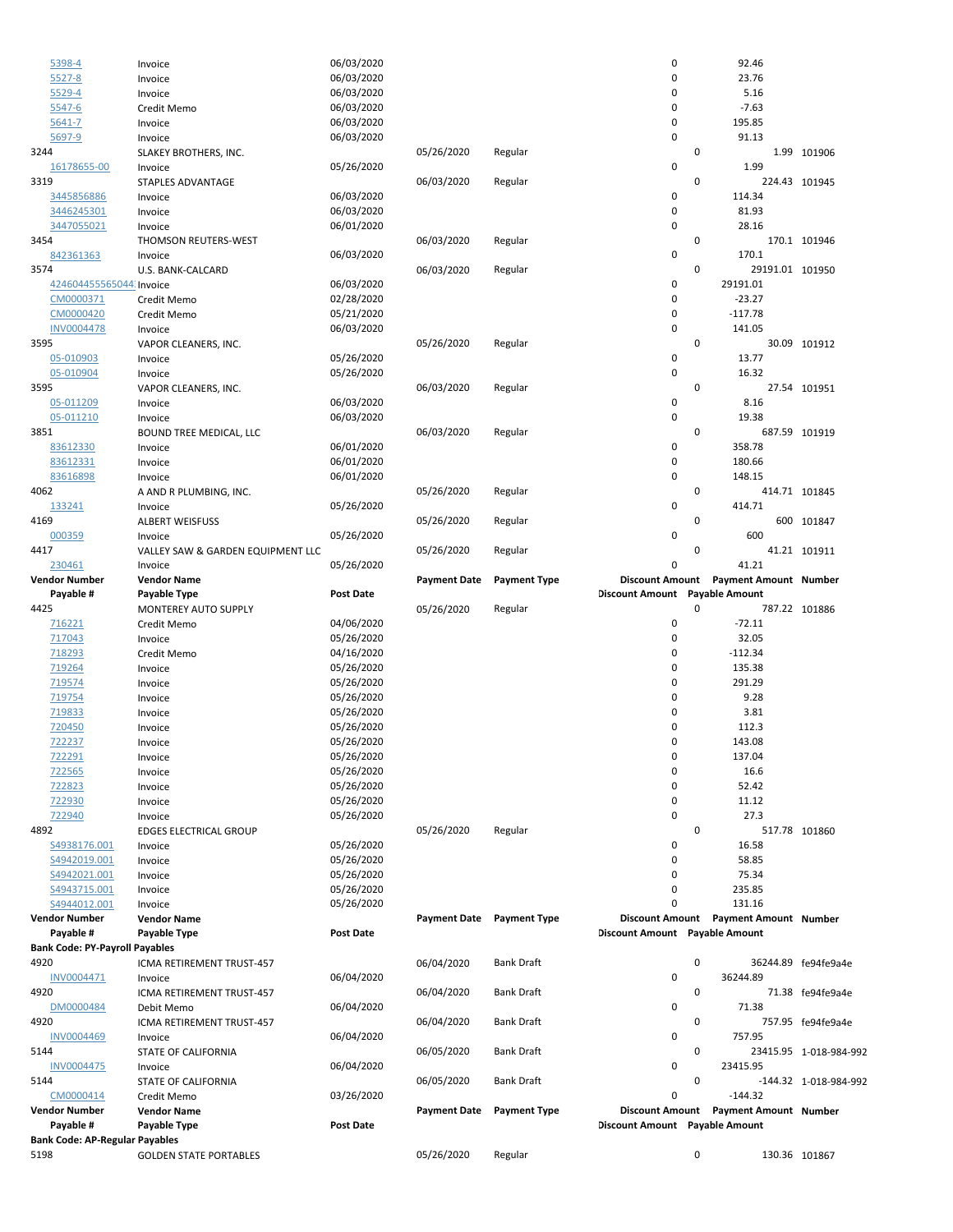| 42858                                 | Invoice                             | 05/26/2020       |                           |                     | 0                              |   | 130.36                                |                          |
|---------------------------------------|-------------------------------------|------------------|---------------------------|---------------------|--------------------------------|---|---------------------------------------|--------------------------|
| <b>Vendor Number</b>                  | <b>Vendor Name</b>                  |                  | Payment Date Payment Type |                     |                                |   | Discount Amount Payment Amount Number |                          |
| Payable #                             | Payable Type                        | <b>Post Date</b> |                           |                     | Discount Amount Payable Amount |   |                                       |                          |
| <b>Bank Code: PY-Payroll Payables</b> |                                     |                  |                           |                     |                                |   |                                       |                          |
| 5264                                  | RABOBANK, N.A.                      |                  | 06/05/2020                | <b>Bank Draft</b>   |                                | 0 |                                       | -46.54 270055774118845   |
| CM0000416                             | Credit Memo                         | 03/26/2020       |                           |                     | 0                              |   | $-46.54$                              |                          |
| 5264                                  | RABOBANK, N.A.                      |                  | 06/05/2020                | <b>Bank Draft</b>   |                                | 0 |                                       | -294.29 270055774118845  |
| CM0000415                             | Credit Memo                         | 03/26/2020       |                           |                     | 0                              |   | $-294.29$                             |                          |
| 5264                                  | RABOBANK, N.A.                      |                  | 06/05/2020                | <b>Bank Draft</b>   |                                | 0 |                                       | 16962.52 270055774118845 |
| <b>INV0004477</b>                     |                                     | 06/04/2020       |                           |                     | 0                              |   | 16962.52                              |                          |
|                                       | Invoice                             |                  |                           |                     |                                |   |                                       |                          |
| 5264                                  | RABOBANK, N.A.                      |                  | 06/05/2020                | <b>Bank Draft</b>   |                                | 0 |                                       | 60237.75 270055774118845 |
| <b>INV0004476</b>                     | Invoice                             | 06/04/2020       |                           |                     | 0                              |   | 60237.75                              |                          |
| <b>Vendor Number</b>                  | <b>Vendor Name</b>                  |                  | <b>Payment Date</b>       | <b>Payment Type</b> |                                |   | Discount Amount Payment Amount Number |                          |
| Payable #                             | Payable Type                        | Post Date        |                           |                     | Discount Amount Payable Amount |   |                                       |                          |
| <b>Bank Code: AP-Regular Payables</b> |                                     |                  |                           |                     |                                |   |                                       |                          |
| 5417                                  | RENTAL DEPOT                        |                  | 05/26/2020                | Regular             |                                | 0 |                                       | 42.44 101902             |
| 284065-1                              | Invoice                             | 05/26/2020       |                           |                     | 0                              |   | 42.44                                 |                          |
| <b>Vendor Number</b>                  | <b>Vendor Name</b>                  |                  | <b>Payment Date</b>       | <b>Payment Type</b> |                                |   | Discount Amount Payment Amount Number |                          |
| Payable #                             | Payable Type                        | <b>Post Date</b> |                           |                     | Discount Amount Payable Amount |   |                                       |                          |
| <b>Bank Code: PY-Payroll Payables</b> |                                     |                  |                           |                     |                                |   |                                       |                          |
| 5476                                  |                                     |                  |                           | <b>Bank Draft</b>   |                                | 0 |                                       |                          |
|                                       | <b>GUARDIAN</b>                     |                  | 05/29/2020                |                     |                                |   |                                       | 2879.25 1590697040480    |
| <b>INV0004440</b>                     | Invoice                             | 05/28/2020       |                           |                     | 0                              |   | 2879.25                               |                          |
| 5539                                  | AFLAC                               |                  | 06/01/2020                | <b>Bank Draft</b>   |                                | 0 |                                       | 121.37 861277            |
| <b>INV0004372</b>                     | Invoice                             | 05/07/2020       |                           |                     | 0                              |   | 121.37                                |                          |
| 5539                                  | AFLAC                               |                  | 06/01/2020                | <b>Bank Draft</b>   |                                | 0 |                                       | 121.35 861277            |
| INV0004419                            | Invoice                             | 05/21/2020       |                           |                     | 0                              |   | 121.35                                |                          |
| 5539                                  | AFLAC                               |                  | 06/01/2020                | <b>Bank Draft</b>   |                                | 0 |                                       | 205.95 861277            |
| INV0004420                            | Invoice                             | 05/21/2020       |                           |                     | 0                              |   | 205.95                                |                          |
| 5539                                  | AFLAC                               |                  | 06/01/2020                | <b>Bank Draft</b>   |                                | 0 |                                       | 205.98 861277            |
| <b>INV0004373</b>                     | Invoice                             | 05/07/2020       |                           |                     | 0                              |   | 205.98                                |                          |
|                                       |                                     |                  |                           | <b>Payment Type</b> |                                |   | Discount Amount Payment Amount Number |                          |
| <b>Vendor Number</b>                  | <b>Vendor Name</b>                  |                  | <b>Payment Date</b>       |                     |                                |   |                                       |                          |
| Payable #                             | Payable Type                        | <b>Post Date</b> |                           |                     | Discount Amount Payable Amount |   |                                       |                          |
| <b>Bank Code: AP-Regular Payables</b> |                                     |                  |                           |                     |                                |   |                                       |                          |
| 5875                                  | HINDERLITER, de LLAMAS & ASSOCIATES |                  | 06/03/2020                | Regular             |                                | 0 | 2751.08 101927                        |                          |
| SIN001141                             | Invoice                             | 06/01/2020       |                           |                     | 0                              |   | 2751.08                               |                          |
| 5969                                  | <b>FASTENAL COMPANY</b>             |                  | 05/26/2020                | Regular             |                                | 0 |                                       | 333.72 101863            |
| CASE3A98366                           | Invoice                             | 05/26/2020       |                           |                     | 0                              |   | 103.07                                |                          |
| <b>CASEA98591</b>                     | Invoice                             | 05/26/2020       |                           |                     | 0                              |   | 4.33                                  |                          |
| <b>CASEA98592</b>                     | Invoice                             | 05/26/2020       |                           |                     | 0                              |   | 9.64                                  |                          |
| <b>CASEA98867</b>                     |                                     |                  |                           |                     | 0                              |   | 10.63                                 |                          |
|                                       | Invoice                             | 05/26/2020       |                           |                     |                                |   |                                       |                          |
| <b>CASEA98868</b>                     | Invoice                             | 05/26/2020       |                           |                     | 0                              |   | 201.37                                |                          |
| <b>CASEA98874</b>                     | Invoice                             | 05/26/2020       |                           |                     | 0                              |   | 4.68                                  |                          |
| 5996                                  | WITMER-TYSON IMPORTS                |                  | 05/26/2020                | Regular             |                                | 0 |                                       | 783.85 101915            |
| T13590                                | Invoice                             | 05/26/2020       |                           |                     | 0                              |   | 783.85                                |                          |
| 6193                                  | PURCHASE POWER                      |                  | 05/26/2020                | Regular             |                                | 0 |                                       | 1000 101901              |
| 4/28/20 REFILL                        | Invoice                             | 05/26/2020       |                           |                     | 0                              |   | 1000                                  |                          |
| 6197                                  | U.S. BANK EQUIPMENT FINANCE         |                  | 05/26/2020                | Regular             |                                | 0 |                                       | 197.31 101910            |
| 414177808                             |                                     | 05/26/2020       |                           |                     | 0                              |   | 197.31                                |                          |
| 6197                                  | U.S. BANK EQUIPMENT FINANCE         |                  | 06/03/2020                | Regular             |                                | 0 |                                       | 669.83 101949            |
| 414743732                             |                                     | 06/01/2020       |                           |                     | 0                              |   | 518                                   |                          |
|                                       | Invoice                             |                  |                           |                     |                                |   |                                       |                          |
| 414768580                             | Invoice                             | 06/01/2020       |                           |                     | 0                              |   | 151.83                                |                          |
| 6204                                  | <b>CONCERN HEALTH</b>               |                  | 05/26/2020                | Regular             |                                | 0 |                                       | 717.75 101854            |
| CN2011032                             | Invoice                             | 05/26/2020       |                           |                     | 0                              |   | 717.75                                |                          |
| 6210                                  | SALINAS VALLEY PRO SQUAD            |                  | 05/26/2020                | Regular             |                                | 0 |                                       | 147.43 101905            |
| 306768                                | Invoice                             | 05/26/2020       |                           |                     | 0                              |   | 147.43                                |                          |
| 6210                                  | SALINAS VALLEY PRO SQUAD            |                  | 06/03/2020                | Regular             |                                | 0 | 1152.21 101943                        |                          |
| 306540                                | Invoice                             | 06/03/2020       |                           |                     | 0                              |   | 252.3                                 |                          |
| 306541                                | Invoice                             | 06/03/2020       |                           |                     | 0                              |   | 144.14                                |                          |
| 306584                                | Invoice                             | 06/03/2020       |                           |                     | 0                              |   | 252.3                                 |                          |
| 306782                                | Invoice                             | 06/03/2020       |                           |                     | 0                              |   | 252.3                                 |                          |
| 306816                                |                                     |                  |                           |                     | 0                              |   | 251.17                                |                          |
|                                       | Invoice                             | 06/03/2020       |                           |                     |                                |   |                                       |                          |
| 6290                                  | BURKE, WILLIAMS & SORENSEN, LLP     |                  | 05/26/2020                | Regular             |                                | 0 |                                       | 500 101851               |
| 254014                                | Invoice                             | 05/26/2020       |                           |                     | 0                              |   | 500                                   |                          |
| 6306                                  | <b>GAVILAN PEST CONTROL</b>         |                  | 05/26/2020                | Regular             |                                | 0 |                                       | 87 101866                |
| 0130827                               | Invoice                             | 05/26/2020       |                           |                     | 0                              |   | 87                                    |                          |
| 6306                                  | <b>GAVILAN PEST CONTROL</b>         |                  | 06/03/2020                | Regular             |                                | 0 |                                       | 73 101925                |
| 0130894                               | Invoice                             | 06/01/2020       |                           |                     | 0                              |   | 73                                    |                          |
| <b>Vendor Number</b>                  | <b>Vendor Name</b>                  |                  | <b>Payment Date</b>       | <b>Payment Type</b> |                                |   | Discount Amount Payment Amount Number |                          |
| Payable #                             | Payable Type                        | <b>Post Date</b> |                           |                     | Discount Amount Payable Amount |   |                                       |                          |
| <b>Bank Code: PY-Payroll Payables</b> |                                     |                  |                           |                     |                                |   |                                       |                          |
| 6372                                  |                                     |                  |                           | <b>Bank Draft</b>   |                                | 0 |                                       |                          |
|                                       | <b>GUARDIAN-ALTERNATE FUNDED</b>    |                  | 06/04/2020                |                     |                                |   |                                       | 1951.2 7034a86978        |
| <b>INV0004479</b>                     | Invoice                             | 06/03/2020       |                           |                     | 0                              |   | 1951.2                                |                          |
| <b>Vendor Number</b>                  | <b>Vendor Name</b>                  |                  | <b>Payment Date</b>       | <b>Payment Type</b> | <b>Discount Amount</b>         |   | <b>Payment Amount Number</b>          |                          |
| Payable #                             | Payable Type                        | <b>Post Date</b> |                           |                     | Discount Amount Payable Amount |   |                                       |                          |
| <b>Bank Code: AP-Regular Payables</b> |                                     |                  |                           |                     |                                |   |                                       |                          |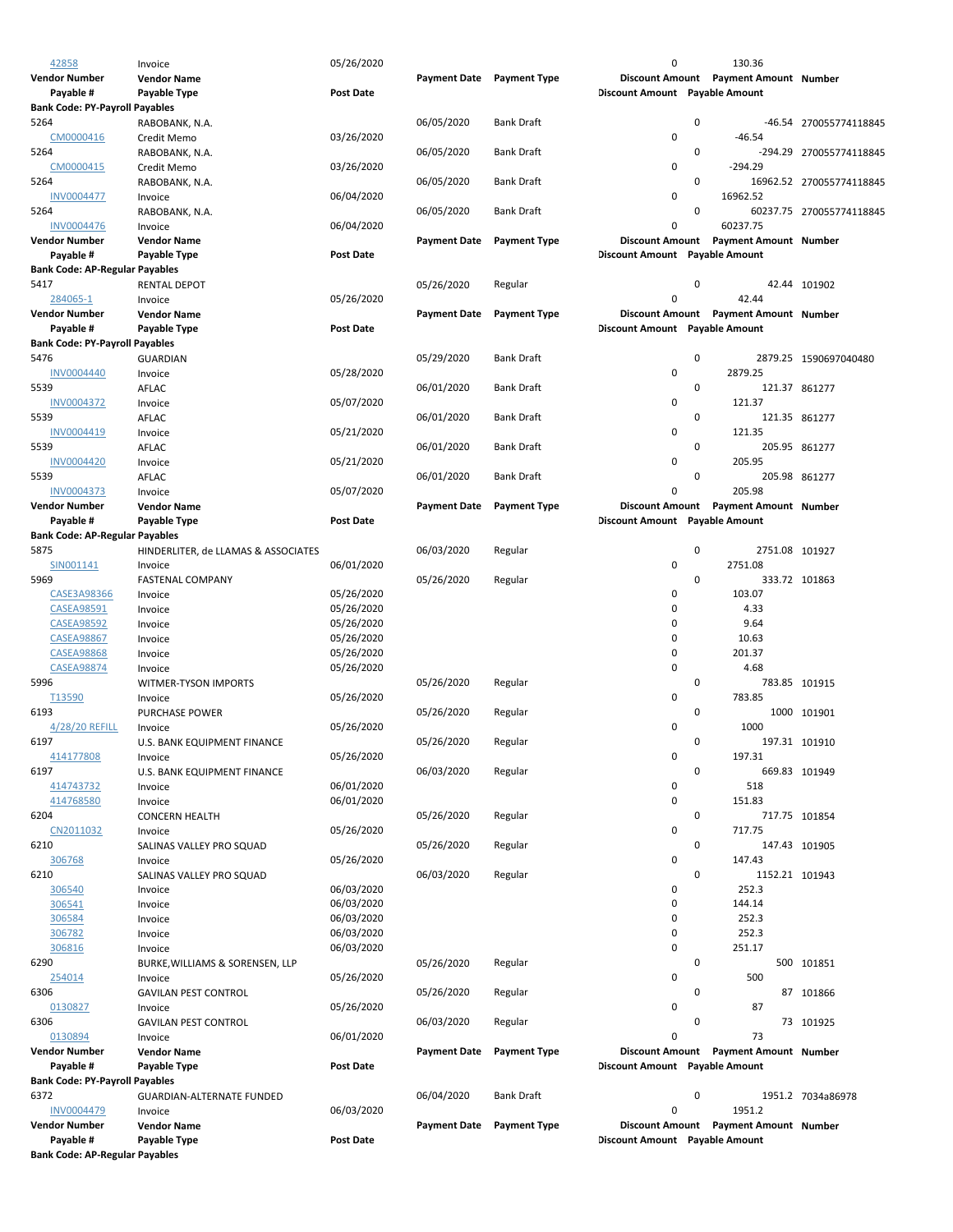| 6379                                  | MARINA COAST WATER DISTRICT              |                  | 05/26/2020          | Regular             |                                | $\mathbf 0$ | 1668.52 101880                        |                     |
|---------------------------------------|------------------------------------------|------------------|---------------------|---------------------|--------------------------------|-------------|---------------------------------------|---------------------|
| 002160 003 4'20                       | Invoice                                  | 05/26/2020       |                     |                     | 0                              |             | 1026.09                               |                     |
| 009643 000 4'20                       | Invoice                                  | 05/26/2020       |                     |                     | $\mathbf 0$                    |             | 474.52                                |                     |
| 009927 000 4'20                       | Invoice                                  | 05/26/2020       |                     |                     | 0                              |             | 167.91                                |                     |
| 6671                                  | <b>VERIZON WIRELESS</b>                  |                  | 05/26/2020          | Regular             |                                | 0           | 2415.59 101913                        |                     |
| 9853234991                            | Invoice                                  | 05/26/2020       |                     |                     | 0                              |             | 2015.36                               |                     |
| 9853238538                            | Invoice                                  | 05/26/2020       |                     |                     | 0                              |             | 38.01                                 |                     |
| 9853656062                            | Invoice                                  | 05/26/2020       |                     |                     | 0                              |             | 362.22                                |                     |
| 6671                                  | <b>VERIZON WIRELESS</b>                  |                  | 06/03/2020          | Regular             |                                | 0           |                                       | 688.69 101952       |
| 9853656060                            | Invoice                                  | 06/03/2020       |                     |                     | $\pmb{0}$                      |             | 650.68                                |                     |
| 9853656061                            | Invoice                                  | 06/03/2020       |                     |                     | $\mathbf 0$                    |             | 38.01                                 |                     |
| 6685                                  | <b>JONES &amp; MAYER</b>                 |                  | 05/26/2020          | Regular             |                                | 0           |                                       | 135 101876          |
| 97416                                 | Invoice                                  | 05/26/2020       |                     |                     | $\mathbf 0$                    |             | 135                                   |                     |
| 6747                                  | <b>AT&amp;T MOBILITY</b>                 |                  | 05/26/2020          | Regular             |                                | 0           | 1320.48 101850                        |                     |
| 4/9/20-5/8/20                         | Invoice                                  | 05/26/2020       |                     |                     | 0                              |             | 174.31                                |                     |
| 4/9/2020-5/8/2020 Invoice             |                                          | 05/26/2020       |                     |                     | 0                              |             | 440.13                                |                     |
| 4/9/20-5/8/20                         | Invoice                                  | 05/26/2020       |                     |                     | $\mathbf 0$                    |             | 706.04                                |                     |
| 6818                                  | DE LAGE LANDEN                           |                  | 05/26/2020          | Regular             |                                | 0           |                                       | 544.27 101857       |
| 67960864                              | Invoice                                  | 05/26/2020       |                     |                     | 0                              |             | 544.27                                |                     |
| 7112                                  | <b>ART BLACK</b>                         |                  | 06/03/2020          | Regular             |                                | 0           |                                       | 2150 101918         |
| 120169                                | Invoice                                  | 06/01/2020       |                     |                     | 0                              |             | 430                                   |                     |
| 120171                                | Invoice                                  | 06/01/2020       |                     |                     | $\mathbf 0$                    |             | 430                                   |                     |
| 120172                                | Invoice                                  | 06/01/2020       |                     |                     | 0                              |             | 430                                   |                     |
| 120175                                | Invoice                                  | 06/01/2020       |                     |                     | 0                              |             | 430                                   |                     |
| 120178                                | Invoice                                  | 06/01/2020       |                     |                     | 0                              |             | 430                                   |                     |
| 7135                                  | MONTEREY SANITARY SUPPLY, INC.           |                  | 06/03/2020          | Regular             |                                | 0           |                                       | 99 101937           |
| 14268                                 | Invoice                                  | 06/03/2020       |                     |                     | 0                              |             | 99                                    |                     |
| 7287                                  | PNC EQUIPMENT FINANCE                    |                  | 06/03/2020          | Regular             |                                | 0           | 27323.55 101942                       |                     |
| 809145                                | Invoice                                  | 06/03/2020       |                     |                     | 0                              |             | 5507.04                               |                     |
| 809146                                | Invoice                                  | 06/03/2020       |                     |                     | $\mathbf 0$                    |             | 21816.51                              |                     |
| 7505                                  | MONTEREY BAY ANALYTICAL SVCS.            |                  | 06/03/2020          | Regular             |                                | 0           |                                       | 78 101935           |
| 200302 26                             | Invoice                                  | 06/01/2020       |                     |                     | 0                              |             | 78                                    |                     |
| 7563                                  | <b>MP EXPRESS</b>                        |                  | 06/03/2020          | Regular             |                                | 0           |                                       | 366.48 101938       |
| 61365                                 | Invoice                                  | 06/03/2020       |                     |                     | 0                              |             | 366.48                                |                     |
| 7644                                  | <b>COMCAST BUSINESS</b>                  |                  | 06/03/2020          | Regular             |                                | 0           | 4779.12 101923                        |                     |
| 101217807                             | Invoice                                  | 06/01/2020       |                     |                     | 0                              |             | 4779.12                               |                     |
| <b>Vendor Number</b>                  | <b>Vendor Name</b>                       |                  | <b>Payment Date</b> | <b>Payment Type</b> | <b>Discount Amount</b>         |             | Payment Amount Number                 |                     |
|                                       |                                          |                  |                     |                     |                                |             |                                       |                     |
| Payable #                             | Payable Type                             | <b>Post Date</b> |                     |                     | Discount Amount Payable Amount |             |                                       |                     |
| 7847                                  |                                          |                  | 06/03/2020          |                     |                                | 0           |                                       | 402.81 101922       |
| 23581                                 | <b>CITY OF MONTEREY</b><br>Invoice       | 06/03/2020       |                     | Regular             | 0                              |             | 402.81                                |                     |
| <b>Vendor Number</b>                  | <b>Vendor Name</b>                       |                  | <b>Payment Date</b> | <b>Payment Type</b> |                                |             | Discount Amount Payment Amount Number |                     |
| Payable #                             | Payable Type                             | <b>Post Date</b> |                     |                     | Discount Amount Payable Amount |             |                                       |                     |
| <b>Bank Code: PY-Payroll Payables</b> |                                          |                  |                     |                     |                                |             |                                       |                     |
| 7958                                  | <b>MCSIG</b>                             |                  | 05/27/2020          | Bank Draft          |                                | 0           |                                       | 122965.54 731313441 |
| <b>INV0004435</b>                     |                                          |                  |                     |                     | 0                              |             | 122965.54                             |                     |
| 7958                                  | Invoice<br><b>MCSIG</b>                  | 05/21/2020       | 05/27/2020          | <b>Bank Draft</b>   |                                | 0           |                                       |                     |
| <b>INV0004389</b>                     | Invoice                                  |                  |                     |                     | 0                              |             | 123397.7                              | 123397.7 731313441  |
| 7958                                  | <b>MCSIG</b>                             | 05/07/2020       |                     | <b>Bank Draft</b>   |                                | 0           |                                       | 39194 731313441     |
| DM0000492                             |                                          |                  | 05/27/2020          |                     | 0                              |             | 39194                                 |                     |
| 7958                                  | Debit Memo                               | 05/27/2020       |                     |                     |                                | 0           |                                       |                     |
|                                       | <b>MCSIG</b>                             |                  | 05/27/2020          | <b>Bank Draft</b>   |                                |             | 1178.76                               | 1178.76 731313441   |
| DM0000491<br>7976                     | Debit Memo                               | 05/27/2020       |                     | <b>Bank Draft</b>   | 0                              | 0           |                                       |                     |
| INV0004371                            | AMERICAN FIDELITY                        | 05/07/2020       | 06/03/2020          |                     | 0                              |             | 2957.61                               | 2957.61 712320679   |
| 7976                                  | Invoice<br>AMERICAN FIDELITY             |                  | 06/03/2020          | <b>Bank Draft</b>   |                                | 0           |                                       |                     |
|                                       |                                          |                  |                     |                     |                                |             | 41.66                                 | 41.66 712320694     |
| DM0000485<br>7976                     | Debit Memo                               | 05/21/2020       |                     |                     | 0                              | 0           |                                       |                     |
|                                       | AMERICAN FIDELITY                        |                  | 06/03/2020          | <b>Bank Draft</b>   |                                |             |                                       | 2915.95 712320694   |
| INV0004418                            | Invoice                                  | 05/21/2020       |                     |                     | 0                              |             | 2915.95                               |                     |
| <b>Vendor Number</b>                  | <b>Vendor Name</b>                       |                  | <b>Payment Date</b> | <b>Payment Type</b> |                                |             | Discount Amount Payment Amount Number |                     |
| Payable #                             | Payable Type                             | <b>Post Date</b> |                     |                     | Discount Amount Payable Amount |             |                                       |                     |
| <b>Bank Code: AP-Regular Payables</b> |                                          |                  |                     |                     |                                |             |                                       |                     |
| 8022                                  | JEFF K. BILLS                            |                  | 05/26/2020          | Regular             |                                | $\pmb{0}$   |                                       | 3000 101875         |
| 5951520                               | Invoice                                  | 05/26/2020       |                     |                     | $\pmb{0}$                      |             | 3000                                  |                     |
| 8086                                  | <b>VETERANS TRANSITION CENTER</b>        |                  | 05/26/2020          | Regular             |                                | 0           | 44559.19 101914                       |                     |
| 3 QTR, FY2019/20 Invoice<br>8253      |                                          | 05/26/2020       |                     |                     | 0                              | 0           | 44559.19                              |                     |
|                                       | ACTION COUNCIL OF MONTEREY CO.           |                  | 05/26/2020          | Regular             |                                |             | 981.2                                 | 981.2 101846        |
| $\overline{2}$                        | Invoice                                  | 05/26/2020       |                     |                     | $\pmb{0}$                      | 0           |                                       |                     |
| 8332                                  | <b>IVY SIMPSON</b>                       |                  | 05/26/2020          | Regular             |                                |             |                                       | 216 101874          |
| 1369<br>8414                          | Invoice                                  | 05/26/2020       |                     |                     | $\pmb{0}$                      | 0           | 216                                   |                     |
|                                       | COASTAL FABRICATION COMPANY, INC.        |                  | 05/26/2020          | Regular             |                                |             | 461.05                                | 461.05 101853       |
| 49424<br>8479                         | Invoice                                  | 05/26/2020       |                     |                     | 0                              | 0           |                                       |                     |
|                                       | KIMLEY-HORN AND ASSOCIATES, INC.         |                  | 06/03/2020          | Regular             |                                |             | 14976.5 101930                        |                     |
| 16576305<br>8512                      | Invoice                                  | 06/03/2020       | 06/03/2020          |                     | $\pmb{0}$                      | 0           | 14976.5                               |                     |
| 193134                                | CALIFORNIA TOWING & TRANSPORT<br>Invoice | 06/03/2020       |                     | Regular             | 0                              |             | 200                                   | 200 101920          |